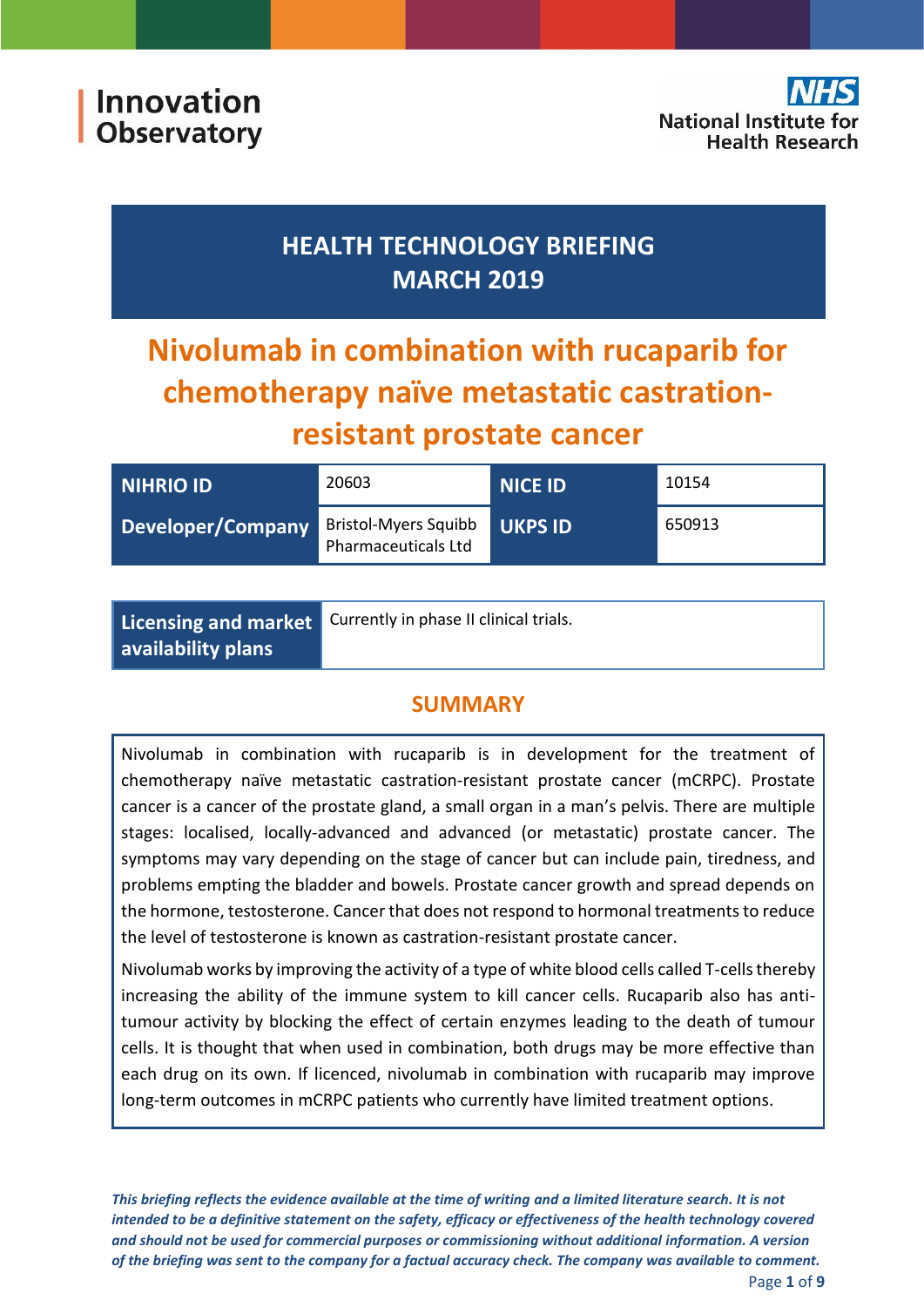## **PROPOSED INDICATION**

Chemotherapy naïve metastatic castration-resistant prostate cancer (mCRPC)<sup>a</sup>

### **TECHNOLOGY**

#### **DESCRIPTION**

Nivolumab (Opdivo; BMS-936558) is a human immunoglobulin G4 (IgG4) monoclonal antibody (HuMAb), which binds to the programmed death-1 (PD-1) receptor and blocks its interaction with the ligands PD-L1 and PD-L2. The PD-1 receptor is a negative regulator of T-cell activity that has been shown to be involved in the control of T-cell immune responses. Engagement of PD-1 with PD-L1 and PD-L2, which are expressed in antigen presenting cells and may be expressed by tumours or other cells in the tumour microenvironment, results in inhibition of T-cell proliferation and cytokine secretion. Nivolumab potentiates T-cell responses, including anti-tumour responses, through blockade of PD-1 binding to PD-L1 and PD-L2 ligands.<sup>1</sup>

Rucaparib (Rubraca) is an inhibitor of poly (ADP-ribose) polymerase (PARP) enzymes, including PARP-1, PARP-2, and PARP-3, which play a role in DNA repair. In vitro studies have shown that rucaparibinduced cytotoxicity may involve inhibition of PARP enzymatic activity and increased formation of PARP-DNA complexes resulting in DNA damage, apoptosis, and cancer cell death. Increased rucaparib-induced cytotoxicity and anti-tumour activity was observed in tumour cell lines with deficiencies in BRCA1/2 and other DNA repair genes.<sup>2</sup>

Nivolumab in combination with rucaparib is in development for chemotherapy naïve mCRPC. In the phase II clinical trial (NCT03338790; CheckMate 9KD) subjects receive nivolumab at a concentration of 10 mg/mL solution for infusion and rucaparib 200, 250, or 300 mg film-coated tablets at a specified dose on specified days. Dosing specifics and duration of treatment were not reported on the trial registry.3,4

#### **INNOVATION AND/OR ADVANTAGES**

Despite the significant mortality associated with prostate cancer, there are a limited number of effective therapeutic options available after metastatic disease is no longer responsive to androgen deprivation therapy (ADT) via gonadotropin-releasing hormone (GnRH) agonism/antagonism.<sup>5</sup>

With advances in next-generation sequencing, the genomic landscape of prostate cancer is being defined more clearly. The burden of overall mutations and copy-number alterations appears higher in metastatic prostate cancer than in localized prostate cancer. Similarly, it has been shown that mutations leading to defective DNA repair appear to be enriched in later stages of the disease, perhaps speaking to an overall poorer prognosis for patients with these mutations.<sup>6,7</sup>

PARP inhibitors drive increased DNA damage, particularly in tumours with existing defects in DNA repair. This damage not only promotes immune priming through a range of molecular mechanisms, but also leads to adaptive upregulation of PD-L1 expression. In this context, PARP inhibition and programmed cell death PD-1/PD-L1–targeting antibodies represent a rationale combination and a novel mechanism of action for prostate cancer.<sup>8</sup>

**.** 

a Information provided by Bristol-Myers Squibb on UK PharmaScan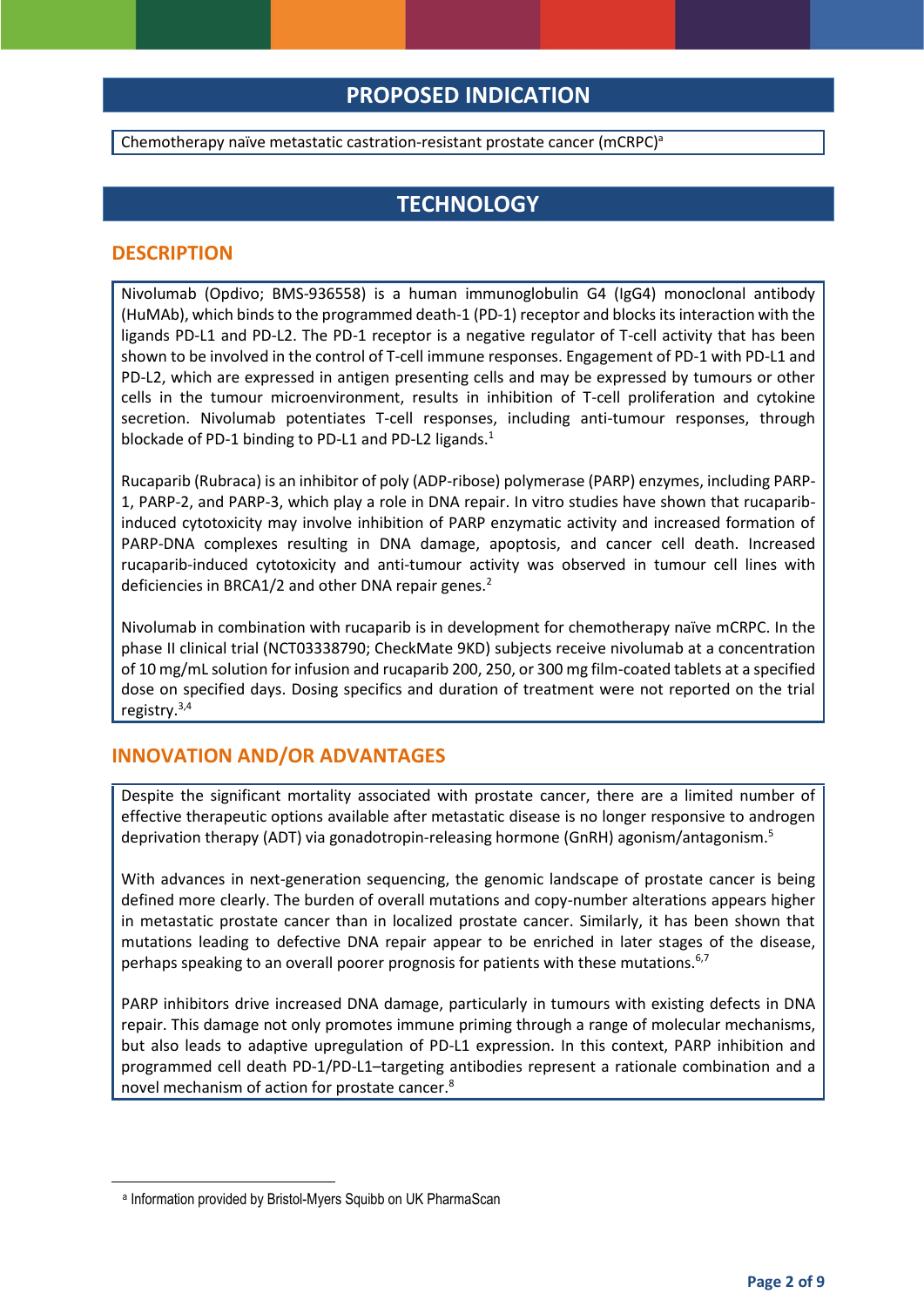#### **DEVELOPMENT STATUS AND/OR REGULATORY DESIGNATIONS**

Nivolumab in combination with rucaparib does not currently have Marketing Authorisation in the EU/UK for any indication.

Nivolumab in combination with rucaparib is currently in development for the treatment of various types of cancers including selected solid tumours, endometrial, biliary tract, and ovarian.<sup>9</sup>

## **PATIENT GROUP**

#### **DISEASE BACKGROUND**

Prostate cancer is cancer that occurs in the prostate  $-$  a small walnut-shaped gland in men that produces the seminal fluid that nourishes and transports sperm. <sup>10</sup> The development of prostate cancer is often slow, with no signs in the early stages and symptoms only becoming apparent when the prostate is large enough to affect the urethra.<sup>11</sup> Although the cause of prostate cancer is not known, a number of risk factors have been identified including: increased age, ethnicity, family history, obesity, and diet.<sup>12</sup>

Advanced prostate cancer has been known under a number of names over the years, including androgen-insensitive prostate cancer (AIPC), and more recently, the terms castrate-resistant prostate cancer (CRPC) or castration recurrent prostate cancer.<sup>13</sup> In January 2013, the National Institute for Health and Clinical Excellence (NICE) agreed that the term 'castration resistant prostate cancer' should be replaced with 'hormone relapsed prostate cancer' (HRPC).<sup>14</sup> CRPC is defined by disease progression despite androgen depletion therapy (ADT) and may present as either a continuous rise in serum prostate-specific antigen (PSA) levels, the progression of pre-existing disease, and/or the appearance of new metastases.<sup>13</sup>

A number system may be used to stage prostate cancer:<sup>15</sup>

- *Stage I*: Cancer in this early stage is usually slow growing.
- *Stage II:* The tumour is found only in the prostate.
- *Stage III:* Locally advanced cancer that is likely to grow and spread
- *Stage IV:* The cancer has spread (metastasized) beyond the prostate (may include regional or distant lymph nodes, other parts of the body, or to the bones)

Prostate cancer that is more advanced may cause signs and symptoms such as: trouble urinating, decreased force in the stream of urine, blood in semen, discomfort in the pelvic area, bone pain, and erectile dysfunction.<sup>10</sup> The most common place for prostate cancer to spread to is the bones. It can also spread to the lymph nodes, liver and lungs and other soft tissues of the body. <sup>16</sup>

Bone metastases will occur in 90% of men with CRPC and can produce significant morbidity, including pain, pathologic fractures, spinal cord compression and bone marrow failure.<sup>13</sup> The tumours of many patients with prostate cancer eventually become refractory to ADT with progression to metastatic castration-resistant disease.<sup>17</sup>

Paraneoplastic effects are also common, including anaemia, weight loss, fatigue, hypercoagulability and increased susceptibility to infection.<sup>13</sup> Prostate cancer impacts on the daily lives of men, particularly their physical and emotional health, relationships, and social life.<sup>18</sup>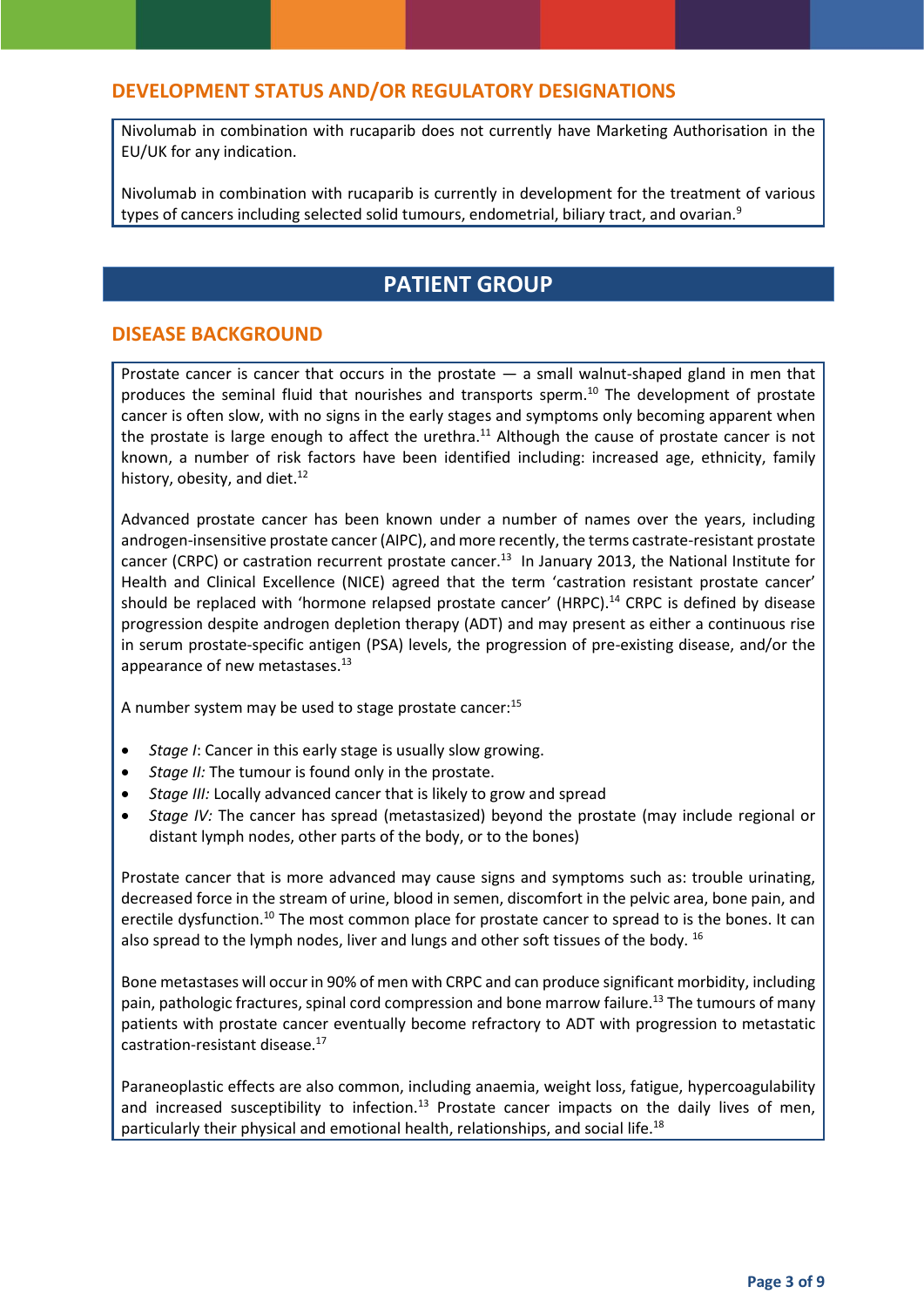#### **CLINICAL NEED AND BURDEN OF DISEASE**

Prostate cancer is the most common cancer among men in the UK.<sup>19</sup> There are over 40,000 new cases of prostate cancer diagnosed every year in the UK. <sup>20</sup> Prostate cancer is predominantly a disease of older men (aged 65-79 years) but around 25% of cases occur in men younger than 65 years.<sup>21</sup>

In England in 2016 there were 40,489 registrations of newly diagnosed cases of malignant neoplasm of prostate (ICD-10 code C61). Of these, 8,153 cases (20%) were diagnosed at stage 4 (advanced).<sup>22</sup> Incidence rates are expected to increase from 208 per 100,000 in 2014 to 232.5 in 2035 (European age-standardised).<sup>23</sup>

According to Hospital Episode Statistics (HES) data, in 2017-18 there were 71,071 admissions with a primary diagnosis of neoplasm of the prostate (ICD-10 code C61), resulting in 90,683 finished consultant episodes (FCE) bed days. Of these admissions, 49,309 were day cases.<sup>24</sup>

In England and Wales in 2017, there were 10,755 deaths where malignant neoplasm of prostate (ICD-10 code 61) was recorded as the underlying cause.<sup>25</sup> Latest published survival statistics (2016, patients diagnosed in 2011-2015) report a 1-year survival rate of 96.3% and a 5-year survival rate of 88.3% (age-standardised) for patients with prostate cancer.<sup>26</sup>

### **PATIENT TREATMENT PATHWAY**

#### **TREATMENT PATHWAY**

When men with prostate cancer develop biochemical evidence of hormone-relapsed disease, NICE recommends their treatment options should be discussed by the urological cancer multidisciplinary team with a view to seeking an oncologist and/or specialist palliative care opinion, as appropriate. Additional treatment pathways for mCRPC may include: spinal MRI for men shown to have extensive metastases in the spine, bone-targeted therapies for pain relief, and management of obstructive uropathy. NICE recommends offering a corticosteroid such as dexamethasone (0.5 mg daily) as thirdline hormonal therapy after ADT and anti-androgen therapy to men with hormone-relapsed prostate cancer.<sup>27</sup>

#### **CURRENT TREATMENT OPTIONS**

The following treatment options for hormone-relapsed metastatic prostate cancer before chemotherapy is indicated are recommended by NICE:<sup>27</sup>

- Abiraterone in combination with prednisone or prednisolone is recommended, within its marketing authorisation, as an option for treating metastatic hormone-relapsed prostate cancer:
	- $\circ$  in people who have no or mild symptoms after androgen deprivation therapy has failed, and before chemotherapy is indicated
	- $\circ$  only when the company provides abiraterone in accordance with the commercial access arrangement as agreed with NHS England
- Enzalutamide is recommended, within its marketing authorisation, as an option for treating metastatic hormone-relapsed prostate cancer:
	- in people who have no or mild symptoms after androgen deprivation therapy has failed, and before chemotherapy is indicated
	- $\circ$  when the company provides it with the discount agreed in the patient access scheme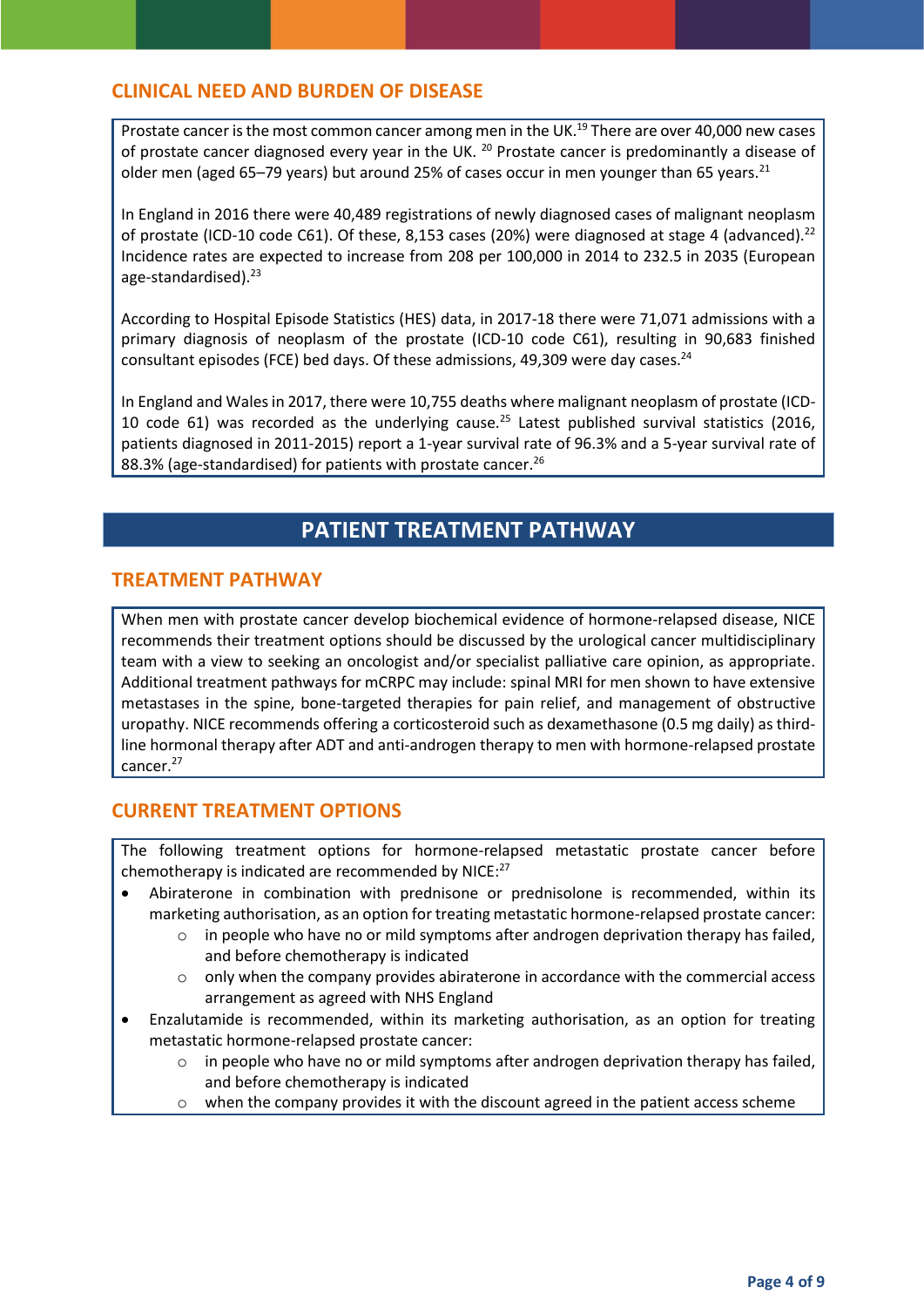#### **PLACE OF TECHNOLOGY**

If licensed, nivolumab in combination with rucaparib will offer an additional treatment option for chemotherapy naïve mCRPC patients who currently have few well-tolerated effective therapies available.

## **CLINICAL TRIAL INFORMATION**

| <b>Trial</b>                        | CheckMate 9KD, NCT03338790, EudraCT 2017-001626-17; rucaparib vs<br>docetaxel and prednisone vs enzalutamide, all in combination with<br>nivolumab; phase II                                                                                                                                                                                                                                                                                                                                                                                                                                                                                                                                                                                                                                                                                                                           |
|-------------------------------------|----------------------------------------------------------------------------------------------------------------------------------------------------------------------------------------------------------------------------------------------------------------------------------------------------------------------------------------------------------------------------------------------------------------------------------------------------------------------------------------------------------------------------------------------------------------------------------------------------------------------------------------------------------------------------------------------------------------------------------------------------------------------------------------------------------------------------------------------------------------------------------------|
| <b>Sponsor</b>                      | <b>Bristol-Myers Squibb</b>                                                                                                                                                                                                                                                                                                                                                                                                                                                                                                                                                                                                                                                                                                                                                                                                                                                            |
| <b>Status</b>                       | Ongoing                                                                                                                                                                                                                                                                                                                                                                                                                                                                                                                                                                                                                                                                                                                                                                                                                                                                                |
| Source of<br><b>Information</b>     | Abstract, <sup>28</sup> trial registry, <sup>3,4</sup> manufacturer                                                                                                                                                                                                                                                                                                                                                                                                                                                                                                                                                                                                                                                                                                                                                                                                                    |
| <b>Location</b>                     | EU (not UK), USA, Canada and other countries                                                                                                                                                                                                                                                                                                                                                                                                                                                                                                                                                                                                                                                                                                                                                                                                                                           |
| <b>Design</b>                       | Non-randomised, parallel assignment, open label                                                                                                                                                                                                                                                                                                                                                                                                                                                                                                                                                                                                                                                                                                                                                                                                                                        |
| <b>Participants</b>                 | n=330 (planned); males aged ≥18 years of age; histologic confirmation of<br>adenocarcinoma of the prostate; evidence of stage 4 disease; ongoing ADT<br>with a GnRH analogue or bilateral orchiectomy; mandatory plasma and fresh<br>or archival tumour tissue must be submitted                                                                                                                                                                                                                                                                                                                                                                                                                                                                                                                                                                                                       |
| <b>Schedule</b>                     | Patients are assigned to one of three experimental arms with a specified dose<br>on specified days:<br>Arm A: Nivolumab + rucaparib<br>Nivolumab at a concentration of 10 mg/mL solution for infusion and<br>$\bullet$<br>rucaparib 200, 250, or 300 mg film-coated tablets<br>Arm B: Nivolumab + docetaxel + prednisone<br>Nivolumab at a concentration of 10 mg/mL solution for infusion and<br>docetaxel at a concentration of 10mg/mL solution for infusion; prednisone<br>specifics were not reported on the trial registry<br>Arm C: Nivolumab + enzalutamide<br>Nivolumab at a concentration of 10 mg/mL solution for infusion and<br>$\bullet$<br>enzalutamide 40 mg capsule(s)<br>Nivolumab, rucaparib and enzalutamide treatment will continue until disease<br>progression/unacceptable toxicity (nivolumab treatment ≤2 years); docetaxel<br>will be given for ≤10 cycles. |
| Follow-up                           | Throughout the study there will be tumour assessments, follow-up visits and<br>survival follow up (survival analysis up to 5 years)                                                                                                                                                                                                                                                                                                                                                                                                                                                                                                                                                                                                                                                                                                                                                    |
| Primary<br><b>Outcomes</b>          | Objective Response Rate (ORR) [Time frame: Approximately 12 months]<br>$\bullet$<br>Assessed per Prostate Cancer Clinical Trials Working Group 3 (PCWG3)<br>Prostate-specific antigen response rate (RR-PSA) [Time frame:<br>$\bullet$<br>Approximately 12 months]<br>Assessed per the proportion of treated participants with a 50% or greater<br>decrease in PSA from baseline to the lowest post-baseline PSA result                                                                                                                                                                                                                                                                                                                                                                                                                                                                |
| <b>Secondary</b><br><b>Outcomes</b> | Radiographic progression-free survival (rPFS) [Time frame: Approximately<br>$\bullet$<br>12 months]                                                                                                                                                                                                                                                                                                                                                                                                                                                                                                                                                                                                                                                                                                                                                                                    |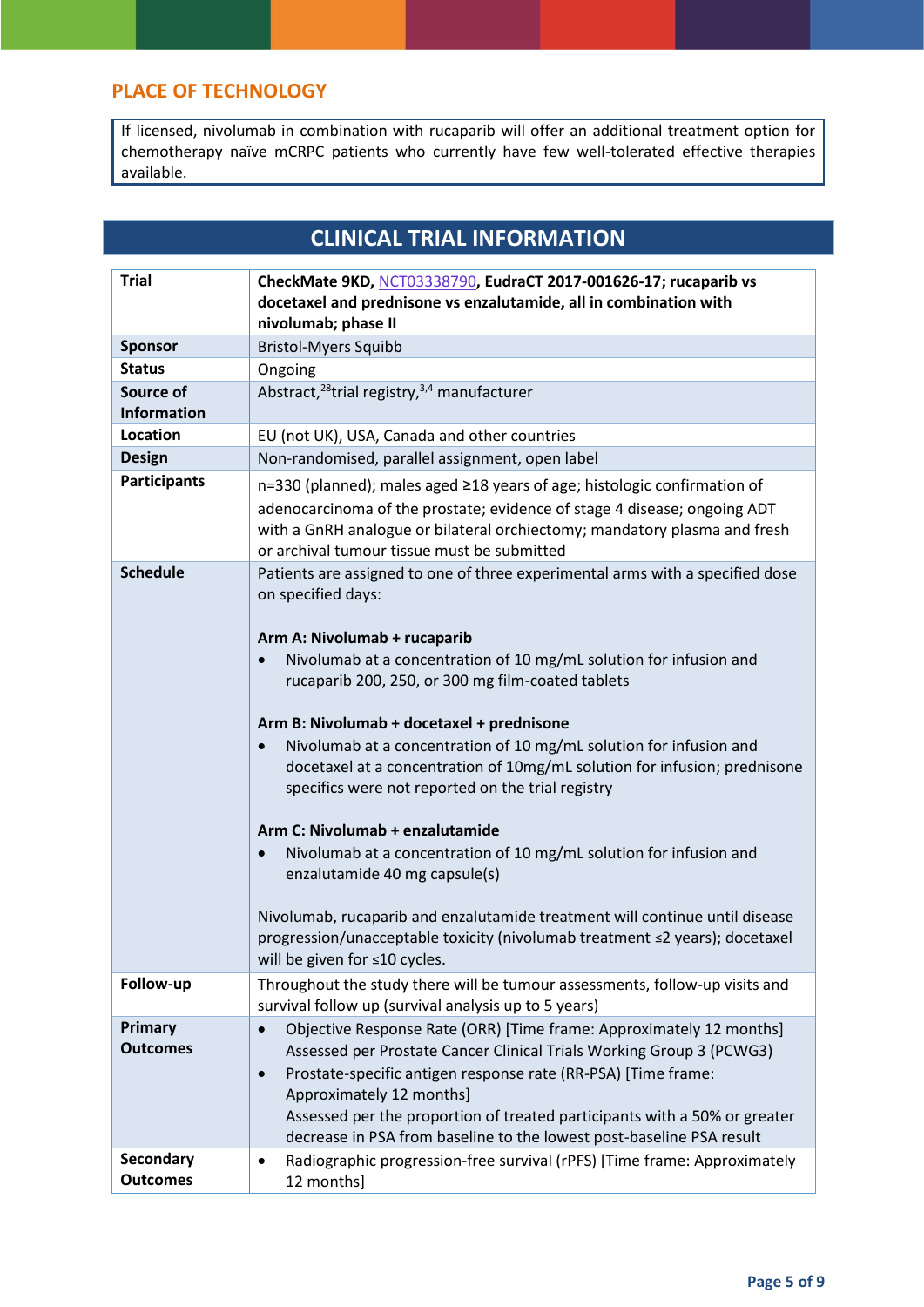|                                   | Assessed per PCWG3<br>Time to response (TTR) [Time frame: Approximately 12 months]<br>$\bullet$<br>Assessed per PCWG3<br>Duration of response (DOR) [Time frame: Approximately 12 months]<br>Assessed per PCWG3<br>Time to prostate-specific antigen progression (TTP-PSA) [Time frame:<br>$\bullet$<br>Approximately 12 months]<br>Assessed per PCWG3<br>Overall Survival (OS) [Time frame: Up to 5 years]<br>$\bullet$<br>Time between treatment initiation and the date of death from any cause<br>Incidence of adverse events (AEs) [Time frame: Approximately 12 months]<br>$\bullet$<br>Incidence of serious adverse events (SAEs) [Time frame: Approximately 12<br>$\bullet$<br>months] |
|-----------------------------------|------------------------------------------------------------------------------------------------------------------------------------------------------------------------------------------------------------------------------------------------------------------------------------------------------------------------------------------------------------------------------------------------------------------------------------------------------------------------------------------------------------------------------------------------------------------------------------------------------------------------------------------------------------------------------------------------|
| <b>Key Results</b>                |                                                                                                                                                                                                                                                                                                                                                                                                                                                                                                                                                                                                                                                                                                |
| <b>Adverse effects</b><br>(AEs)   |                                                                                                                                                                                                                                                                                                                                                                                                                                                                                                                                                                                                                                                                                                |
| <b>Expected</b><br>reporting date | Estimated primary completion date February 2020. Estimate study completion<br>date November 2020.                                                                                                                                                                                                                                                                                                                                                                                                                                                                                                                                                                                              |

## **ESTIMATED COST**

Nivolumab (Opdivo) is already marketed in the UK; a 100mg/10mL concentrate for solution for infusion vial costs £1,097, a 240mg/24mL concentrate for solution for infusion vial costs £2,633, and a 40mg/4ml concentrate for solution for infusion vial costs £439.<sup>29</sup>

The cost of rucaparib is not yet known.

## **ADDITIONAL INFORMATION**

## **RELEVANT GUIDANCE**

#### **NICE GUIDANCE**

- NICE technology appraisal. Abiraterone for treating metastatic hormone-relapsed prostate cancer before chemotherapy is indicated (TA387). April 2016. Last updated July 2016.
- NICE technology appraisal. Enzalutamide for treating metastatic hormone-relapsed prostate cancer before chemotherapy is indicated (TA377). January 2016.
- NICE clinical guideline. Prostate cancer: diagnosis and management (CG175). January 2014.
- NICE quality standard. Prostate cancer (QS91). June 2015.

### **NHS ENGLAND (POLICY/COMMISSIONING) GUIDANCE**

NHS England. 2013/14 NHS Standard Contract for Cancer: Chemotherapy (Adult). B15/S/a.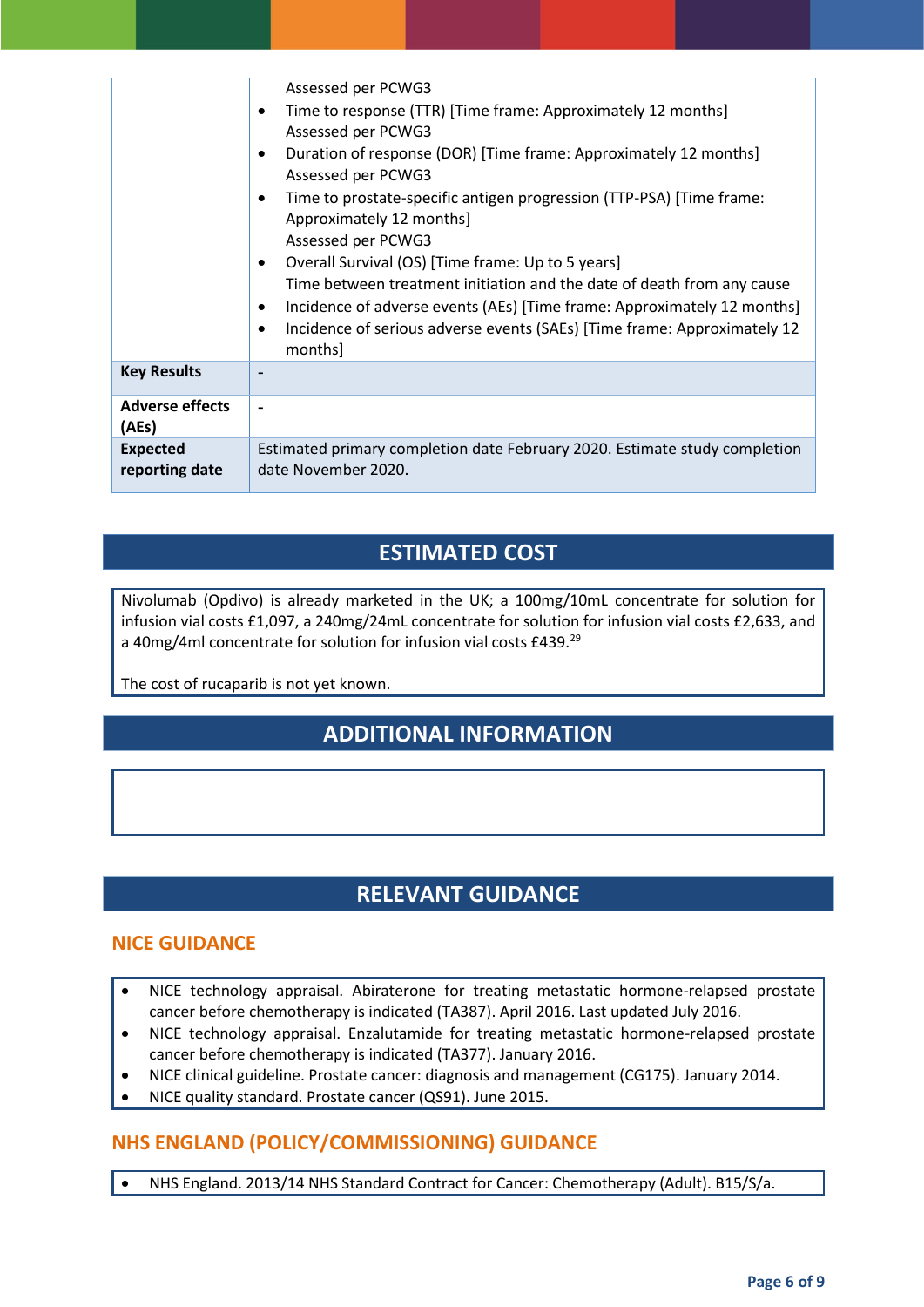NHS England. 2013/14 NHS Standard Contract for Cancer: Radiotherapy (All Ages). B01/S/a.

#### **OTHER GUIDANCE**

- J. Cassinello, J.A. Arranz, J.M. Piulats et al. SEOM clinical guidelines for the treatment of metastatic prostate cancer. 2017.<sup>30</sup>
- Public Health England. Prostate Cancer Risk Management Programme. January 2015. Updated March 2016.<sup>31</sup>
- C. Parker, S. Gillessen, A. Heinderich et al. Cancer of the prostate: ESMO Clinical Practice Guidelines for diagnosis, treatment and follow-up. 2015.<sup>32</sup>
- European Association of Urology. Prostate Cancer Guidelines. 2015.<sup>33</sup>

### **REFERENCES**

- 1 electronic Medicines Compendium (eMC). *OPDIVO 10 mg/mL concentrate for solution for infusion.* Available from:<https://www.medicines.org.uk/emc/product/6888> [Accessed 26 February 2019].
- 2 United States Food & Drug Administration (FDA). *RUBRACA (rucaparib) tablets, for oral use - HIGHLIGHTS OF PRESCRIBING INFORMATION.* Available from: [https://www.accessdata.fda.gov/drugsatfda\\_docs/label/2018/209115s003lbl.pdf](https://www.accessdata.fda.gov/drugsatfda_docs/label/2018/209115s003lbl.pdf) [Accessed 26 February 2019].
- 3 ClinicalTrials.gov. *An Investigational Immunotherapy Study of Nivolumab in Combination With Rucaparib, Docetaxel, or Enzalutamide in Metastatic Castration-resistant Prostate Cancer (CheckMate 9KD)*. *Trial ID: NCT03338790*. Status: Recruiting. Available from: <https://clinicaltrials.gov/ct2/show/NCT03338790> [Accessed 26 February 2019].
- 4 EU Clinical Trials Register. *A Phase 2 Study of Nivolumab in Combination with Either Rucaparib, Docetaxel, or Enzalutamide in Men with Castration-resistant Metastatic Prostate Cancer Trial ID: 2017-001626-17*. Available from[: https://www.clinicaltrialsregister.eu/ctr](https://www.clinicaltrialsregister.eu/ctr-search/trial/2017-001626-17/DE)[search/trial/2017-001626-17/DE](https://www.clinicaltrialsregister.eu/ctr-search/trial/2017-001626-17/DE) [Accessed 26 February 2019].
- 5 Christenson ES, Antonarakis ES. PARP inhibitors for homologous recombination-deficient prostate cancer. *Expert opinion on emerging drugs*. 2018;23(2):123-33. Available from: <https://www.ncbi.nlm.nih.gov/pubmed/29595348> 10.1080/14728214.2018.1459563.
- 6 Baca SC, Garraway LA. The genomic landscape of prostate cancer. *Front Endocrinol (Lausanne)*. 2012;3:69. Available from: [https://doi.org/10.3389/fendo.2012.00069.](https://doi.org/10.3389/fendo.2012.00069)
- 7 Dhawan M, Ryan CJ, Ashworth A. DNA Repair Deficiency Is Common in Advanced Prostate Cancer: New Therapeutic Opportunities. *Oncologist*. 2016 Aug;21(8):940-5. Available from: [https://doi.org/10.1634/theoncologist.2016-0135.](https://doi.org/10.1634/theoncologist.2016-0135)
- 8 Stewart RA, Pilie PG, Yap TA. Development of PARP and Immune-Checkpoint Inhibitor Combinations. *Cancer Res*. 2018 Dec 15;78(24):6717-25. Available from: [https://doi.org/10.1158/0008-5472.CAN-18-2652.](https://doi.org/10.1158/0008-5472.CAN-18-2652)
- 9 ClinicalTrials.gov. *Search: nivolumab+rucaparib.* Available from: [https://clinicaltrials.gov/ct2/results?cond=&term=Nivolumab%2Brucaparib&cntry=&state=&ci](https://clinicaltrials.gov/ct2/results?cond=&term=Nivolumab%2Brucaparib&cntry=&state=&city=&dist) [ty=&dist=](https://clinicaltrials.gov/ct2/results?cond=&term=Nivolumab%2Brucaparib&cntry=&state=&city=&dist) [Accessed 27 February 2019].
- 10 Mayo Clinic. *Prostate cancer - Symptoms & causes.* Available from: [https://www.mayoclinic.org/diseases-conditions/prostate-cancer/symptoms-causes/syc-](https://www.mayoclinic.org/diseases-conditions/prostate-cancer/symptoms-causes/syc-20353087)[20353087](https://www.mayoclinic.org/diseases-conditions/prostate-cancer/symptoms-causes/syc-20353087) [Accessed 26 February 2019].
- 11 National Health Service (NHS). *Prostate cancer.* Available from: <https://www.nhs.uk/conditions/prostate-cancer/> [Accessed 26 February 2019].
- 12 National Health Service (NHS). *Prostate cancer - causes.* Available from: <https://www.nhs.uk/conditions/prostate-cancer/causes/> [Accessed 26 February 2019].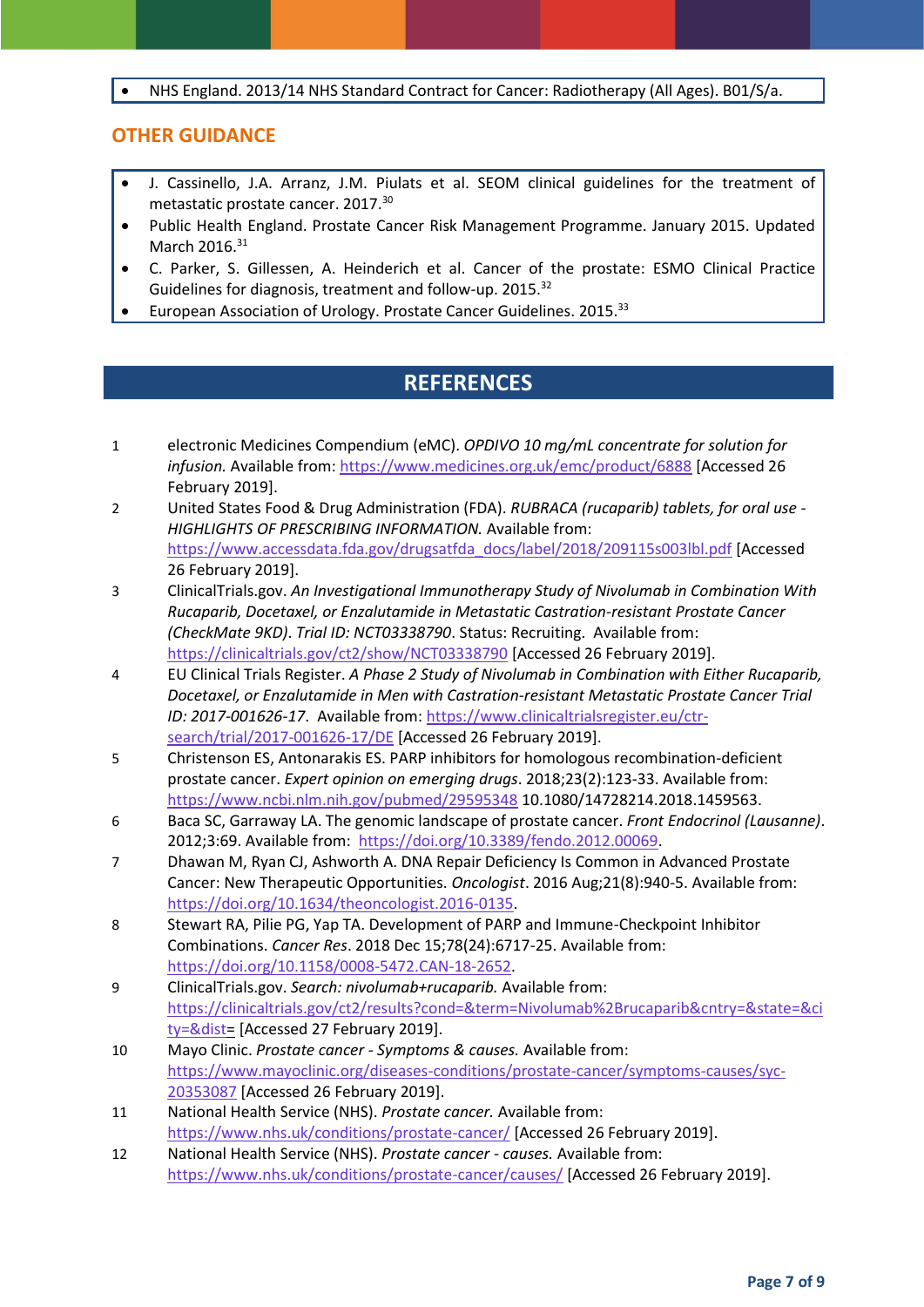- 13 Saad F, Hotte SJ. Guidelines for the management of castrate-resistant prostate cancer. *Canadian Urological Association journal*. 2010;4(6):380-4. Available from: [https://www.ncbi.nlm.nih.gov/pubmed/21191494.](https://www.ncbi.nlm.nih.gov/pubmed/21191494)
- 14 National Institute for Health and Care Excellence (NICE). *Radium-223 dichloride for treating hormone-relapsed prostate cancer with bone metastases.* Available from: [https://www.nice.org.uk/guidance/ta376/documents/prostate-cancer-hormone-relapsed](https://www.nice.org.uk/guidance/ta376/documents/prostate-cancer-hormone-relapsed-bone-metastases-radium223-dichloride-final-scope2)[bone-metastases-radium223-dichloride-final-scope2](https://www.nice.org.uk/guidance/ta376/documents/prostate-cancer-hormone-relapsed-bone-metastases-radium223-dichloride-final-scope2) [Accessed 04 March 2019].
- 15 American Society of Clinical Oncology (ASCO). *Prostate Cancer: Stages and Grades.* Available from:<https://www.cancer.net/cancer-types/prostate-cancer/stages-and-grades> [Accessed 28 February 2019].
- 16 CancerResearch UK. *Prostate cancer: symptoms of advanced cancer.* Available from: [https://www.cancerresearchuk.org/about-cancer/prostate-cancer/advanced](https://www.cancerresearchuk.org/about-cancer/prostate-cancer/advanced-cancer/symptoms-advanced-cancer)[cancer/symptoms-advanced-cancer](https://www.cancerresearchuk.org/about-cancer/prostate-cancer/advanced-cancer/symptoms-advanced-cancer) [Accessed 04 March 2019].
- 17 Ingrosso G, Detti B, Scartoni D, Lancia A, Giacomelli I, Baki M, et al. Current therapeutic options in metastatic castration-resistant prostate cancer. *Semin Oncol*. 2018 Oct;45(5-6):303- 15. Available from: [https://doi.org/10.1053/j.seminoncol.2018.10.001.](https://doi.org/10.1053/j.seminoncol.2018.10.001)
- 18 Appleton L, Wyatt D, Perkins E, Parker C, Crane J, Jones A, et al. The impact of prostate cancer on men's everyday life. *European Journal of Cancer Care*. 2015;24(1):71-84. Available from: [https://onlinelibrary.wiley.com/doi/abs/10.1111/ecc.12233.](https://onlinelibrary.wiley.com/doi/abs/10.1111/ecc.12233)
- 19 CancerResearch UK. *About: prostate cancer.* Available from: <https://www.cancerresearchuk.org/about-cancer/prostate-cancer/about> [Accessed 26 February 2019].
- 20 National Health Service (NHS). *NHS 'one stop shop' for prostate cancer means faster and more accurate diagnosis.* Available from: [https://www.england.nhs.uk/2018/03/nhs-one-stop-shop](https://www.england.nhs.uk/2018/03/nhs-one-stop-shop-for-prostate-cancer-means-faster-and-more-accurate-diagnosis/)[for-prostate-cancer-means-faster-and-more-accurate-diagnosis/](https://www.england.nhs.uk/2018/03/nhs-one-stop-shop-for-prostate-cancer-means-faster-and-more-accurate-diagnosis/) [Accessed 26 February 2019].
- 21 National Institute for Health and Care Excellence (NICE). *Prostate cancer: diagnosis and management (CG175).* Available from: [https://www.nice.org.uk/guidance/cg175/resources/prostate-cancer-diagnosis-and](https://www.nice.org.uk/guidance/cg175/resources/prostate-cancer-diagnosis-and-management-pdf-35109753913285)[management-pdf-35109753913285](https://www.nice.org.uk/guidance/cg175/resources/prostate-cancer-diagnosis-and-management-pdf-35109753913285) [Accessed 26 February 2019].
- 22 National Cancer Registration and Analysis Service (NCRAS). *Stage breakdown by CCG 2016.* Available from[: http://www.ncin.org.uk/view?rid=3604](http://www.ncin.org.uk/view?rid=3604) [Accessed 28 February 2019].
- 23 CancerResearch UK. *Selected Cancers, Number of Projected and Observed Cases and European Age-Standardised Incidence Rates per 100,000 people by Cancer Type and Sex.* Available from: [http://www.cancerresearchuk.org/health-professional/cancer-statistics/incidence/common](http://www.cancerresearchuk.org/health-professional/cancer-statistics/incidence/common-cancers-compared#heading-Four)[cancers-compared#heading-Four](http://www.cancerresearchuk.org/health-professional/cancer-statistics/incidence/common-cancers-compared#heading-Four) [Accessed 28 February 2019].
- 24 NHS Digital. *Hospital Admitted Patient Care Activity, 2017-18.* Available from: [https://digital.nhs.uk/data-and-information/publications/statistical/hospital-admitted](https://digital.nhs.uk/data-and-information/publications/statistical/hospital-admitted-patient-care-activity/2017-18)[patient-care-activity/2017-18](https://digital.nhs.uk/data-and-information/publications/statistical/hospital-admitted-patient-care-activity/2017-18) [Accessed 28 February 2019].
- 25 Office for National Statistics (ONS). *Death Registratiosn Summary Statistics - England and Wales (2017).* Available from: [https://www.ons.gov.uk/peoplepopulationandcommunity/birthsdeathsandmarriages/deaths/](https://www.ons.gov.uk/peoplepopulationandcommunity/birthsdeathsandmarriages/deaths/datasets/deathregistrationssummarytablesenglandandwalesreferencetables) [datasets/deathregistrationssummarytablesenglandandwalesreferencetables](https://www.ons.gov.uk/peoplepopulationandcommunity/birthsdeathsandmarriages/deaths/datasets/deathregistrationssummarytablesenglandandwalesreferencetables) [Accessed 28 February 2019].
- 26 Office for National Statistics (ONS). *Cancer Survival in England: Adults Diagnosed between 2011 and 2015 and followed up to 2016.* Available from: [https://www.ons.gov.uk/peoplepopulationandcommunity/healthandsocialcare/conditionsand](https://www.ons.gov.uk/peoplepopulationandcommunity/healthandsocialcare/conditionsanddiseases/datasets/cancersurvivalratescancersurvivalinenglandadultsdiagnosed) [diseases/datasets/cancersurvivalratescancersurvivalinenglandadultsdiagnosed](https://www.ons.gov.uk/peoplepopulationandcommunity/healthandsocialcare/conditionsanddiseases/datasets/cancersurvivalratescancersurvivalinenglandadultsdiagnosed) [Accessed 28 February 2019].
- 27 National Institute for Health and Care Excellence (NICE). *NICE pathways: Treating hormonerelapsed metastatic prostate cancer.* Available from: [https://pathways.nice.org.uk/pathways/prostate-cancer/treating-hormone-relapsed](https://pathways.nice.org.uk/pathways/prostate-cancer/treating-hormone-relapsed-metastatic-prostate-cancer.pdf)[metastatic-prostate-cancer.pdf](https://pathways.nice.org.uk/pathways/prostate-cancer/treating-hormone-relapsed-metastatic-prostate-cancer.pdf) [Accessed 26 February 2019].
- 28 Fizazi K, Drake C, R. Shaffer D, Pachynski R, Saad F, Ciprotti M, et al. An open-label, phase 2 study of nivolumab in combination with either rucaparib, docetaxel, or enzalutamide in men